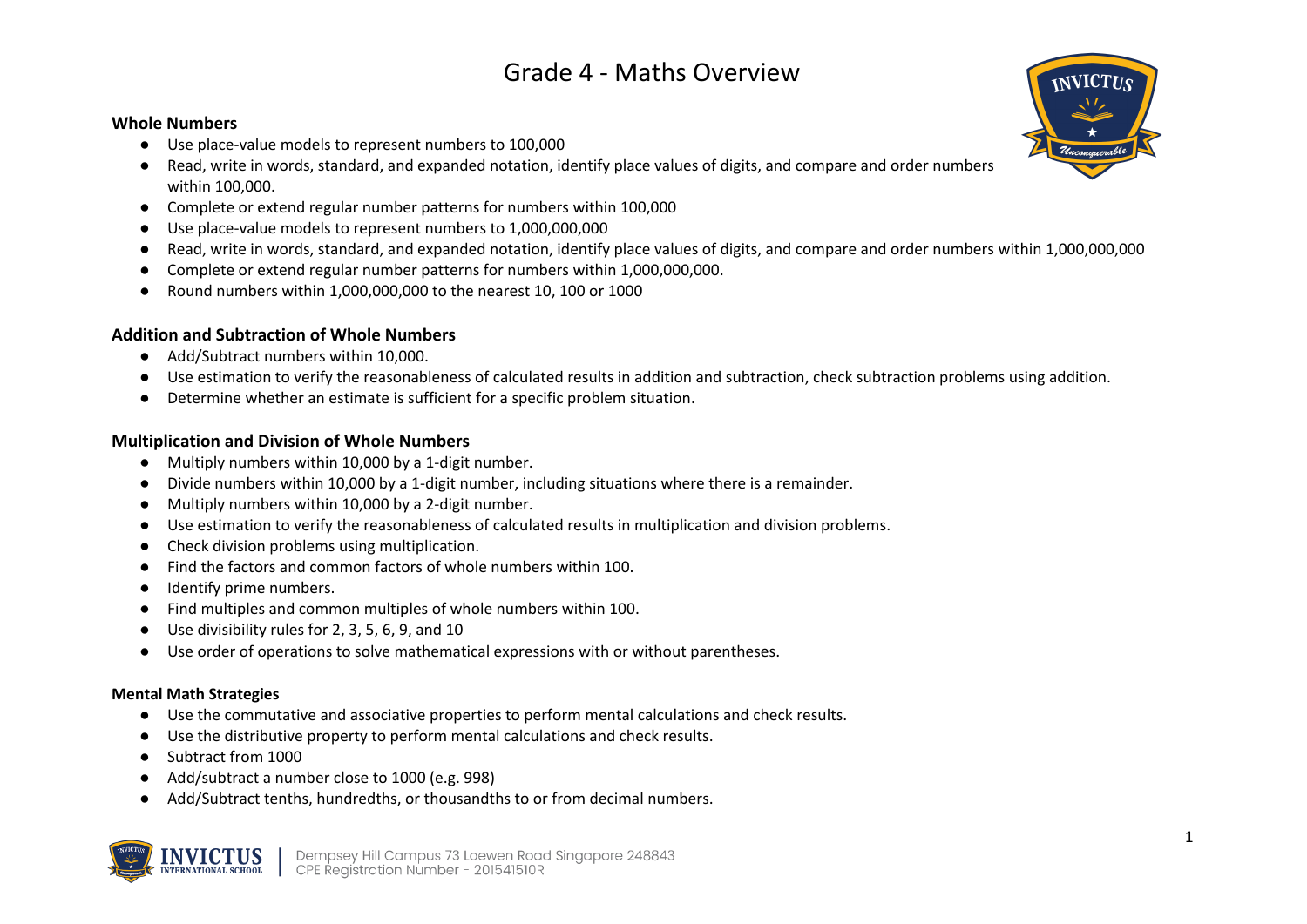- Multiply by 99 or by 25
- Multiply 10's by 10's or 100's

### **Fractions**

- Find equivalent fractions and simplest form of a fraction
- Compare and order fractions with different denominators
- Find the fraction of a set where the answer is a whole number.
- Find the fraction of a set where the answer is a whole number or a mixed number.
- Find coin amounts as a fraction of a dollar.
- Find fraction of a set for measurements (e.g. 10 minutes as a fraction of one hour).
- Add/Subtract related fractions
- Understand mixed numbers and improper fractions, convert between them, locate them on a number line.
- Relate division to fractions.
- Multiply a fraction by a whole number

### **Decimals**

- Understand tenths, hundredths, thousandths, locate decimal numbers on a number line, compare decimal numbers.
- Convert a decimal to a fraction and simplify
- Convert a fraction to a decimal number (denominators are a factor of 10, 100, or 1000)
- Compare and order decimal numbers of up to 3 decimal places and fractions
- Round decimal numbers of up to 2 decimal places to the nearest whole number or to 1-decimal place.
- Add/Subtract decimal numbers of up to 2 decimal places.
- Multiply/Divide decimal numbers of up to 2 decimal places by a whole number.
- Find the quotient of a division problem correct to 1 decimal place

## **Time**

● Convert between of units of time

## **Length, Mass & Capacity**

- Add/subtract measurements in compound units.
- Multiply/divide measurements in compound units.



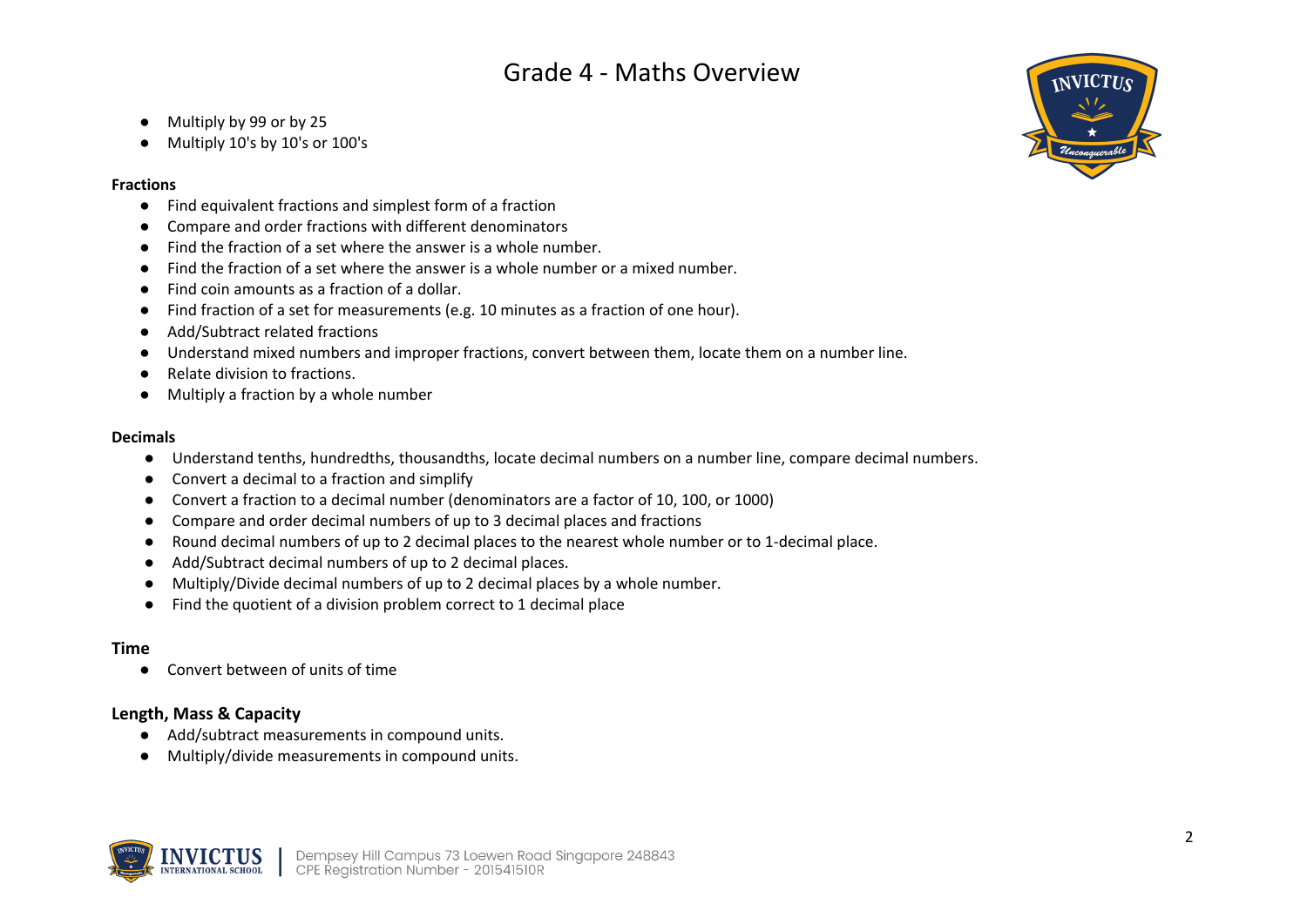#### **Perimeter, Area and Volume**

- Find the area of shapes by covering them with unit squares or by counting squares.
- Understand and use units of area, such as square centimeter and square inch.
- Find the area, perimeter, and unknown sides of rectangles.
- Find the area and perimeter of composite figures made from squares and rectangles
- Find the volume of solid figures by counting cubic units
- Understand and use units of volume, such as cubic centimeter and cubic inch
- Find the volume of rectangular prisms.
- Understand the relationship between cubic centimeters, milliliters, and liters
- Identify the radius and diameter of a circle, find one given the other

#### **Geometry**

- Describe and classify common 3-dimensional shapes according to number and shape of faces, edges, and vertices.
- Identify attributes of triangles and quadrilaterals.
- Identify acute, obtuse, and right angles and relate 90°, 180°, 270°, and 360° with quarter, half, three- quarter, and whole turn.
- Measure and construct angles.
- Identify perpendicular and parallel lines.
- Name different types of triangles and quadrilaterals.
- Find the lengths of unknown sides given the length of other sides or the perimeter of triangles and quadrilaterals.
- Visualize, describe, and draw geometric solids.
- Identify nets of solids, or solids of nets.
- Identify congruent figures
- Create tessellations.
- Identify figures that have line symmetry.
- Identify figures that have rotational symmetry.
- Understand the coordinate grid, locate points, and write ordered pairs (first quadrant).
- Find the length of horizontal and vertical lines on the coordinate grid.

### **Word Problems**

- Solve 2-step word problems which involve the four operations on whole numbers.
- Solve 2-step word problems which involve fraction of a set.
- Solve 2-step word problems which involve decimals and fractions.